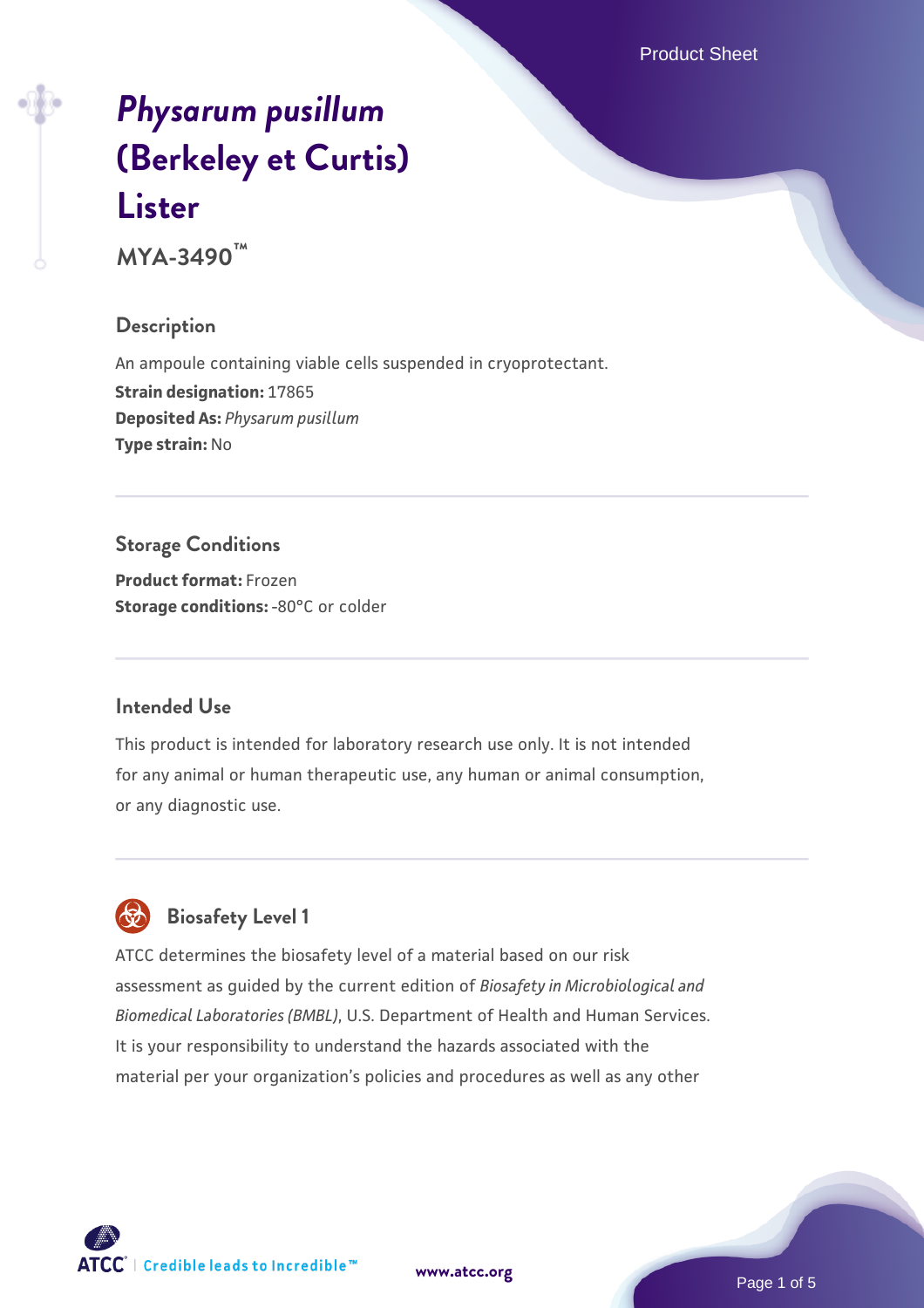#### **[Physarum pusillum](https://www.atcc.org/products/mya-3490) [\(Berkeley et Curtis\) Lister](https://www.atcc.org/products/mya-3490) Physarum Product Sheet MYA-3490**

applicable regulations as enforced by your local or national agencies.

ATCC highly recommends that appropriate personal protective equipment is always used when handling vials. For cultures that require storage in liquid nitrogen, it is important to note that some vials may leak when submersed in liquid nitrogen and will slowly fill with liquid nitrogen. Upon thawing, the conversion of the liquid nitrogen back to its gas phase may result in the vial exploding or blowing off its cap with dangerous force creating flying debris. Unless necessary, ATCC recommends that these cultures be stored in the vapor phase of liquid nitrogen rather than submersed in liquid nitrogen.

## **Certificate of Analysis**

For batch-specific test results, refer to the applicable certificate of analysis that can be found at www.atcc.org.

## **Growth Conditions**

**Medium:**  [ATCC Medium 2432: wMY \(weak Malt Yeast Extract\)](https://www.atcc.org/-/media/product-assets/documents/microbial-media-formulations/2/4/3/2/atcc-medium-2432.pdf?rev=f73d483e590547a9aed0a61b07a0a2da) **Temperature:** 20°C

## **Handling Procedures**

**Frozen ampoules** packed in dry ice should either be thawed immediately or stored in liquid nitrogen. If liquid nitrogen storage facilities are not available, frozen ampoules may be stored at or below -70°C for approximately one week. **Do not under any circumstance store frozen ampoules at refrigerator**

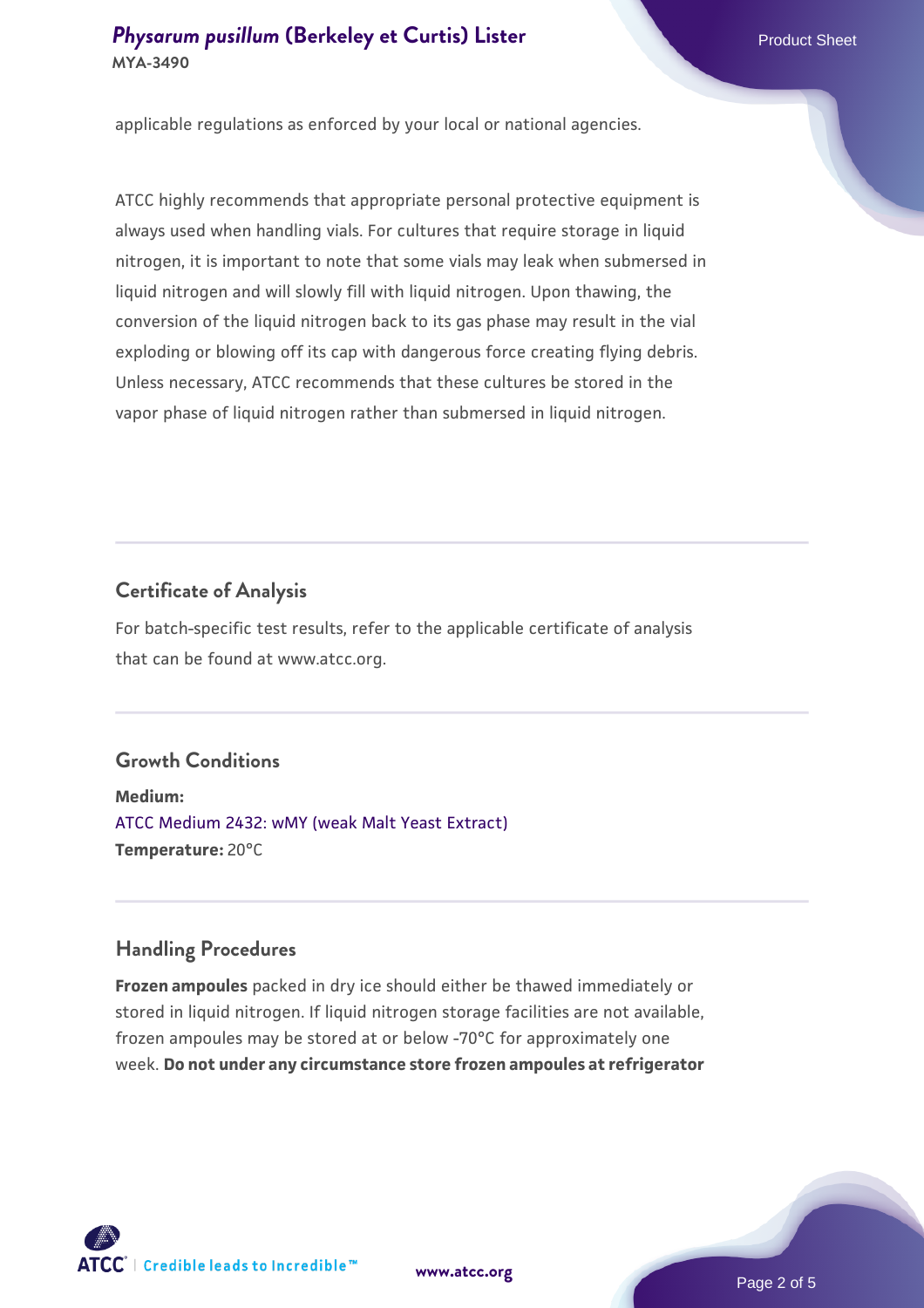# **[Physarum pusillum](https://www.atcc.org/products/mya-3490) [\(Berkeley et Curtis\) Lister](https://www.atcc.org/products/mya-3490) Physarum Product Sheet MYA-3490**

**freezer temperatures (generally -20°C)**. Storage of frozen material at this temperature will result in the death of the culture.

- 1. To thaw a frozen ampoule, place in a **25°C to 30°C** water bath, until just thawed **(approximately 5 minutes)**. Immerse the ampoule just sufficient to cover the frozen material. Do not agitate the ampoule.
- 2. Immediately after thawing, wipe down ampoule with 70% ethanol and aseptically transfer at least 50 µL (or 2-3 agar cubes) of the content onto a plate or broth with medium recommended.
- 3. Incubate the inoculum/strain at the temperature and conditions recommended.
- 4. Inspect for growth of the inoculum/strain regularly for up to 4 weeks. The time necessary for significant growth will vary from strain to strain.

#### **Material Citation**

If use of this material results in a scientific publication, please cite the material in the following manner: *Physarum pusillum* (Berkeley et Curtis) Lister (ATCC MYA-3490)

#### **References**

References and other information relating to this material are available at www.atcc.org.

## **Warranty**

The product is provided 'AS IS' and the viability of ATCC<sup>®</sup> products is warranted for 30 days from the date of shipment, provided that the customer has stored and handled the product according to the information included on the product information sheet, website, and Certificate of Analysis. For living cultures, ATCC lists the media formulation and reagents that have been found to be effective for the product. While other



**[www.atcc.org](http://www.atcc.org)**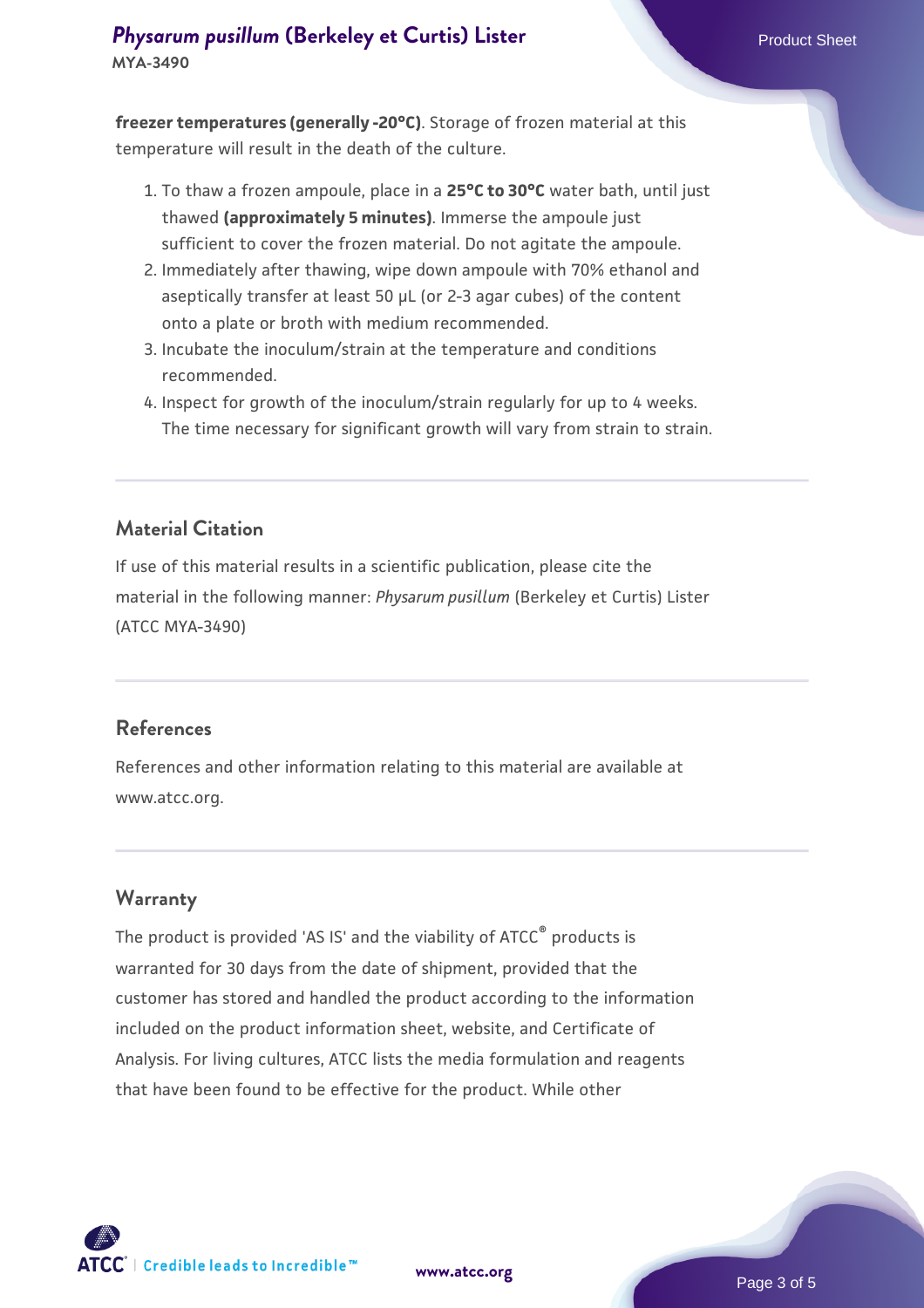unspecified media and reagents may also produce satisfactory results, a change in the ATCC and/or depositor-recommended protocols may affect the recovery, growth, and/or function of the product. If an alternative medium formulation or reagent is used, the ATCC warranty for viability is no longer valid. Except as expressly set forth herein, no other warranties of any kind are provided, express or implied, including, but not limited to, any implied warranties of merchantability, fitness for a particular purpose, manufacture according to cGMP standards, typicality, safety, accuracy, and/or noninfringement.

#### **Disclaimers**

This product is intended for laboratory research use only. It is not intended for any animal or human therapeutic use, any human or animal consumption, or any diagnostic use. Any proposed commercial use is prohibited without a license from ATCC.

While ATCC uses reasonable efforts to include accurate and up-to-date information on this product sheet, ATCC makes no warranties or representations as to its accuracy. Citations from scientific literature and patents are provided for informational purposes only. ATCC does not warrant that such information has been confirmed to be accurate or complete and the customer bears the sole responsibility of confirming the accuracy and completeness of any such information.

This product is sent on the condition that the customer is responsible for and assumes all risk and responsibility in connection with the receipt, handling, storage, disposal, and use of the ATCC product including without limitation taking all appropriate safety and handling precautions to minimize health or environmental risk. As a condition of receiving the material, the customer agrees that any activity undertaken with the ATCC product and any progeny or modifications will be conducted in compliance with all applicable laws, regulations, and guidelines. This product is provided 'AS IS' with no representations or warranties whatsoever except as expressly set forth herein and in no event shall ATCC, its parents, subsidiaries, directors, officers,